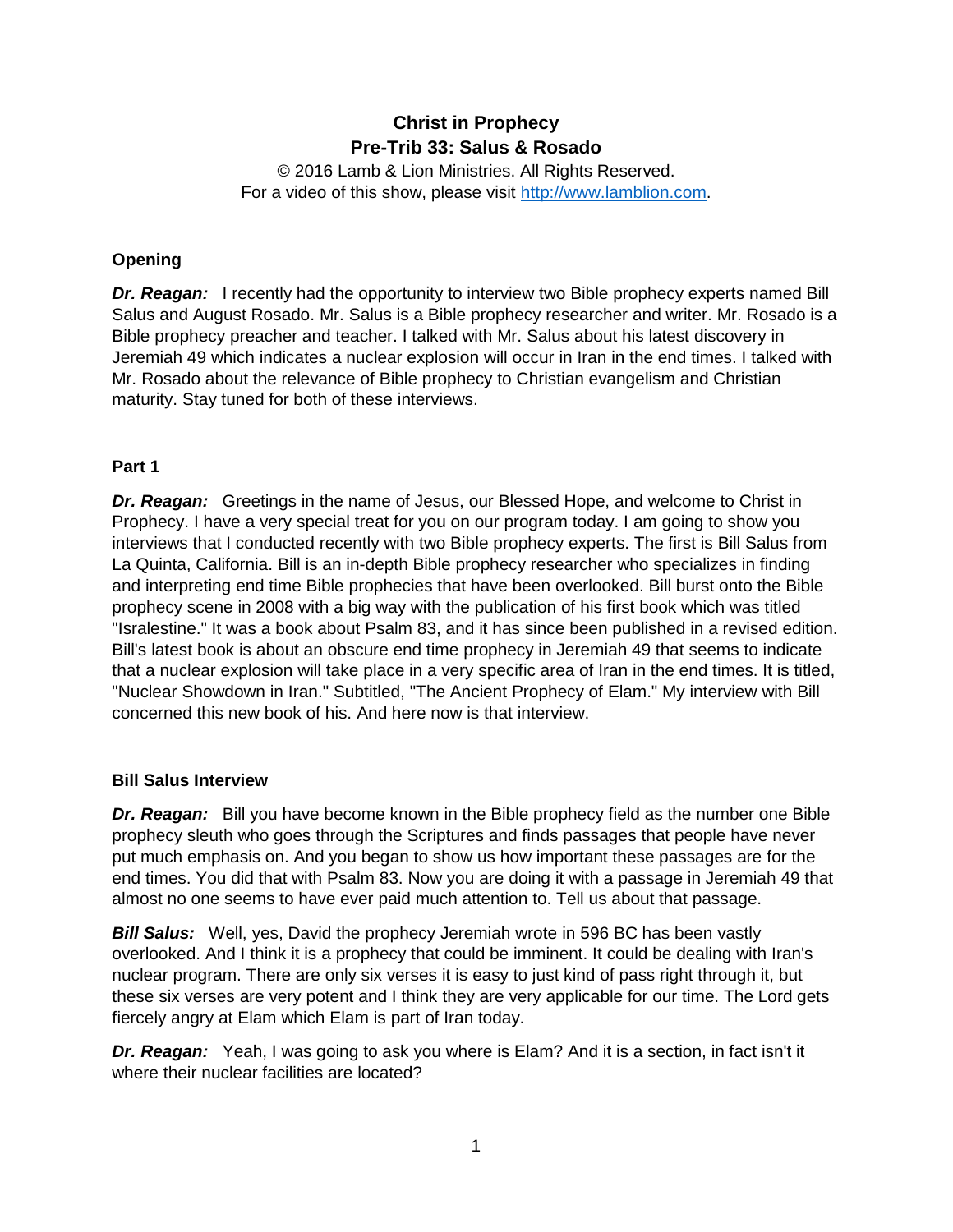**Bill Salus:** It is. It hugs the Persian Gulf. So when you look at a modern day map of Iran you've got Elam and Persia, Ancient Persia. Elam hugs the Persian Gulf it is where the Bushehr Nuclear Reactor is in the Bushehr Providence which is a nuclear disaster waiting to happen. Studies have shown that it is loaded with Russia fuel rods and we can talk a little bit more about that. But it comprises about one-fifth of modern day Iran. So, it was always isolated from Persia by these Zagros Mountains range there, so it is a very unique place, but it has been vastly overlooked. When most people talk about Iran the future of Iran in Bible prophecy of course they would have typically gone to the Ezekiel 38 where Ezekiel talks about Persia. But his contemporary Jeremiah actually wrote before Ezekiel this prophecy we find out in verse 1 of Jeremiah, excuse me verse 34 of Jeremiah 49 that it was actually written about 596 BC during the beginning of the reign of King Zedekiah. So, he writes about it in 596 BC and Ezekiel then about 10 years later writes about Persia. So, Iran has double trouble and double jeopardy in the end times.

**Dr. Reagan:** Well this is extremely interesting to me because this passage has been so much overlooked. And yet the passage is clearly about the end times isn't it?

**Bill Salus:** It is interesting both Ezekiel and Jeremiah use the same word, "In the later years," to address the timing of this prophecy. That's the final verse of Jeremiah 49:39.

*Dr. Reagan:* Ok, so, then what does it say about Elam?

**Bill Salus:** Well it says that Jeremiah is informing us that the Lord is fiercely angry at which would be Iran today. Something angers the Lord to a point of judgment coming forward. And the judgment becomes a disaster, an epic biblical disaster, David. We are told how it happens. He breaks the bow of Elam at the foremost of their might. And so, something that is angering the Lord. They are wanting to launch something. They are wanting to target somebody. And of course today Israel is in the crosshairs with Iran.

# *Dr. Reagan:* Of course.

*Bill Salus:* And so they are wanting to strike, but He is going to break their bow, He is going to stop their ability to do that. At the foremost of their might which probably today would be their nuclear program. Now it is interesting Prime Minister Benjamin Netanyahu of Israel has got a parallel concern with Iran. Not only their nuclear program and the enrichment of uranium with centrifuges but also their ICBM Inter-Continental Ballistic Missiles. You are continuously hearing him these days talking about they should not be able to manufacture ICBM's which he says the only purpose for those is to put a nuclear warhead in them. And they must not be able to continue to enrich uranium he wants everything dismantled from his perspective. So, breaking the bow of Elam the idiom would look like you've got an archer, and Isaiah 22 verse 6 tells us that the Elamites were expert archers. You have a bow that is broken you cannot grab the arrows out of your quiver, or the missiles out of your silo to launch them. It is going to be broken. But where it gets interesting is the next verse.

## *Dr. Reagan:* Go ahead.

**Bill Salus:** Ok, the next verse after the judgment starts to manifest is that the Lord says He will bring the four winds against Elam from the four corners of Heaven and scatter the Elamites towards those winds. There will be no nation, where the exiles, the outcasts of Elam don't go. It is speaking about a worldwide dispersion, so whatever this disaster is it is going to be of the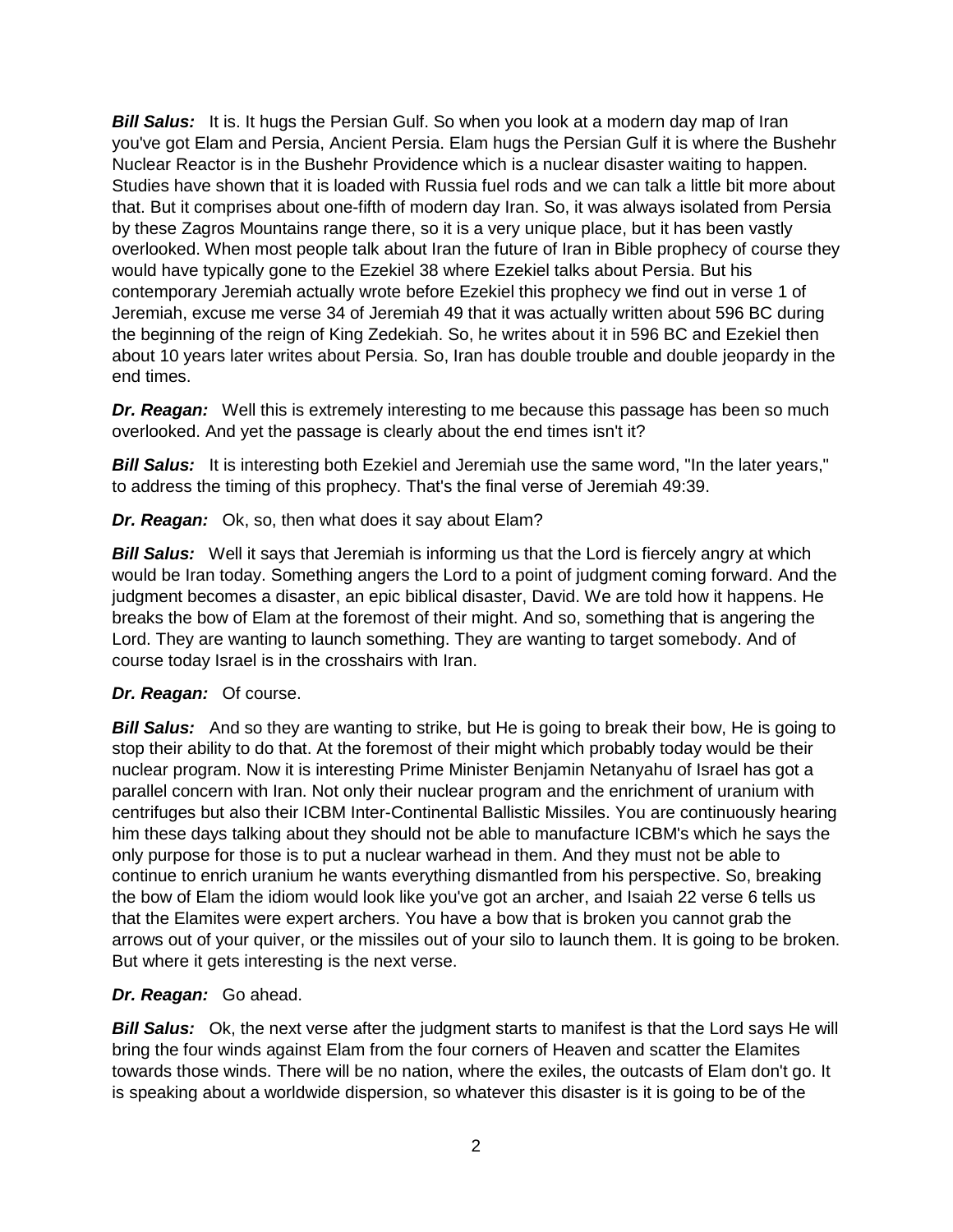magnitude to affect the indigenous population to scatter them out into the nations of the world. Now, that of course could be a nuclear radioactive scenario.

*Dr. Reagan:* Sure sounds like one.

**Bill Salus:** It sure could. And now we have a modern day example of refugees coming out of a war torn area, the Syrian refugees who have come out from the Revolution in Syria that has been going on for several years now, about 3 million of them. But, they are not out in the whole world, they are scattered around Turkey, Lebanon, Jordan, Egypt, etc. So we are talking about something that is a much grander scale in that verse right there.

*Dr. Reagan:* Well not only that but it goes on to say something very peculiar here that really is fascinating that the Lord is ultimately going to make this place part of His throne.

**Bill Salus:** Well yeah, see now these six verses the first four verses do not bring very good news to Iran. I mean it's a disaster, it is a calamities disaster. It says that actually it will be so bad not only the worldwide dispersion but it says that the Iranians will be dismayed before their enemies. Talking about a menu of enemies, more than just the Lord being angry. And of course they you know they've got Israel's concerned. The GCC the Gulf Cooperative Council the Arab States on the other side of the Persian Gulf are extremely concerned about Iran's nuclear program. I'll tell you about that because it is built on where three tectonic plates converge and I'll tell you about that in a moment. But it says that there are going to swords coming after them. This is a big deal. But, the last two verses when you are starting with verse 38 there are good news for the Iranians and this is the whole bigger backstory about what's going on in Iran today. There is a nuclear showdown I believe and that is the title of the book. And also there is a spiritual showdown going on between Christianity and Islam. And God says He will set His throne up in Elam and destroy from there the kings and the princes in verse 38 of Jeremiah 49. Which tells us one of the reasons He is fiercely angry is because there is bad leadership and He's going to have to destroy them and set His throne up inside of there. Get rid of the king in that court. And we know that the most repressive Islamic regimes in the world right now, is trying to put their finger on a nuclear weapon and wipe Israel off the map is Iran, those leaders have to be take out. And so there wanting to launch something back to the bow. What are they wanting to launch, these kings and these prince that they have to be taken out? The good news is He will set His throne in Elam. And the last verse says He will bring back the captives of Elam. He will restore the fortunes of those exiles we are told in verse 36 that are sent out into the nations of the world. That is good news David, dreams, visions, miracles, healings Iran is the number one growing evangelical population in the world. And there are many Elamites, many Iranians we'll say Iranians today that are looking to this prophecy to find fulfillment as an exit strategy to get out of that area because it is very repressive in Iran and it is very difficult for them to leave. It is a big back story.

*Dr. Reagan:* But Bill we know from many, many other prophecies in the Bible that when the Lord returns His capital city is going to be Jerusalem. That is where His throne is going to be. That is where He is going to reign over all the world. What in the world does this mean when He says I'll put My throne there?

**Bill Salus:** This is certainly the most puzzling part of the six verses. The Hebrew word is kisse, K-I-S-S-E. We find this word used in Isaiah 66 where it says, "Heaven is my throne and the earth is my footstool." We find it in Jeremiah 3 I think it is around verse 16 and 17 that talks about, He will set His throne up, the Messiah will have His throne in Jerusalem in the Messianic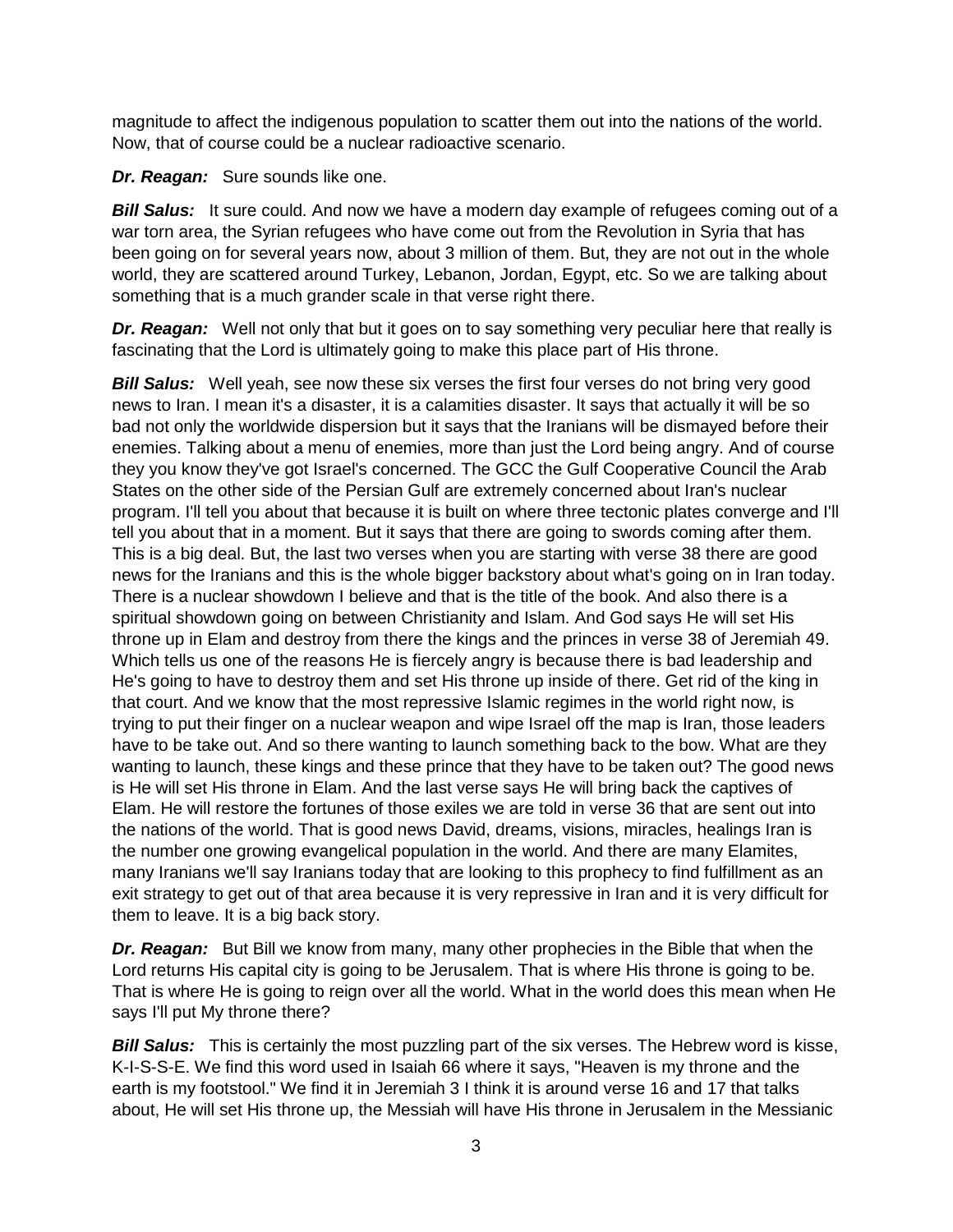Kingdom that is how we would look at that. It shows, it talks about this in other places as well. We know Jerusalem is where the Messiah is going to reign from. So, what is this throne in Elam that's got so many Iranian's excited about right here? Well when you study the word it can mean a literal throne. So one possibility that I like to think about, remember it says He is going to bring back those exiles, those dispersed those outcasts. Some of them are going to come to recognize Jesus Christ. And they will be, they will be a remnant like there will be a remnant of Israeli's a remnant of Jordanians, a remnant of Assyrians, a remnant of Egyptians that will go through the travails that they are going through all the way through the Tribulation. But there will be a remnant that recognizes Jesus as the Messiah and they will be restored back to a Garden of Eden like condition apparently. So, maybe kings often had other palaces right?

## *Dr. Reagan:* Yes.

**Bill Salus:** Cyrus had one. Persia also had one in Elam when they conquered it. Maybe Jesus will have a little second palace somewhere in Elam. That is one idea. It is a little bit of a stretch, David. But it can also mean it is a position of authority like King Cyrus, one of the very few good kings of Iran in the past anointed by the Lord so he was doing God's bidding. He was used by the Lord we are told in Isaiah 44 and 45 for the purposes of bringing the Jews out of the Babylonian captivity, had to be after the 70 years period. So in 539 BC Cyrus was anointed to bring the Jews back. Maybe He'll have an anointed type person like that in Elam.

*Dr. Reagan:* The only prophecy I can think of that is similar to this is the one that has to do with Damascus and how it will cease to exist in the end times. And this is talking about a pretty compelling devastation of Elam that is going to require people to scatter. I saw a documentary recently about the nuclear devastation that occurred in Russia. And how the people fled those cities there and how they are just ghost towns now. Something like that could occur.

**Bill Salus:** Well, absolutely. This is a great concern. The former UN Ambassador John Bolton said in the summer of 2010 when the Russian fuel rods were loaded into Bushehr he said, "Israel's opportunity to destroy it gets window head shut because it would create a nuclear disaster."

*Dr. Reagan:* Are the people, Christian in Iran are they aware of this prophecy?

**Bill Salus:** They are. There are primarily three main satellite television programs that reach into Iran. One of them is Iran Alive Ministries, TBN has one and CBN has one also. TBN's is called Nejat TV and they reach into over the heads of the ayatollahs under their noses into the households of Iranians who are extremely dismayed with Islam. Many Muslims in Iran are dismayed with Islam. Most of the population in Iran about 80% is under 30 years old they were indoctrinated into these ayatollah's things which took over in 1979 and immediately Iran goes to war for eight years with Iraq. They have been repressing their people, all kinds of issues. And so, Christianity is very appealing to them and they are coming to the Lord in multitudes it is the number one growing evangelical population in the world; growing at a rate of 19.6%. Compared to America growing at rate of .08%. Amazing phenomenon through dreams, miracles, and healings.

*Dr. Reagan:* Tell us again the name of your book.

*Bill Salus:* "Nuclear Showdown in Iran: Revealing the Ancient Prophecy of Elam."

*Dr. Reagan:* I understand you also have some videos that go with that.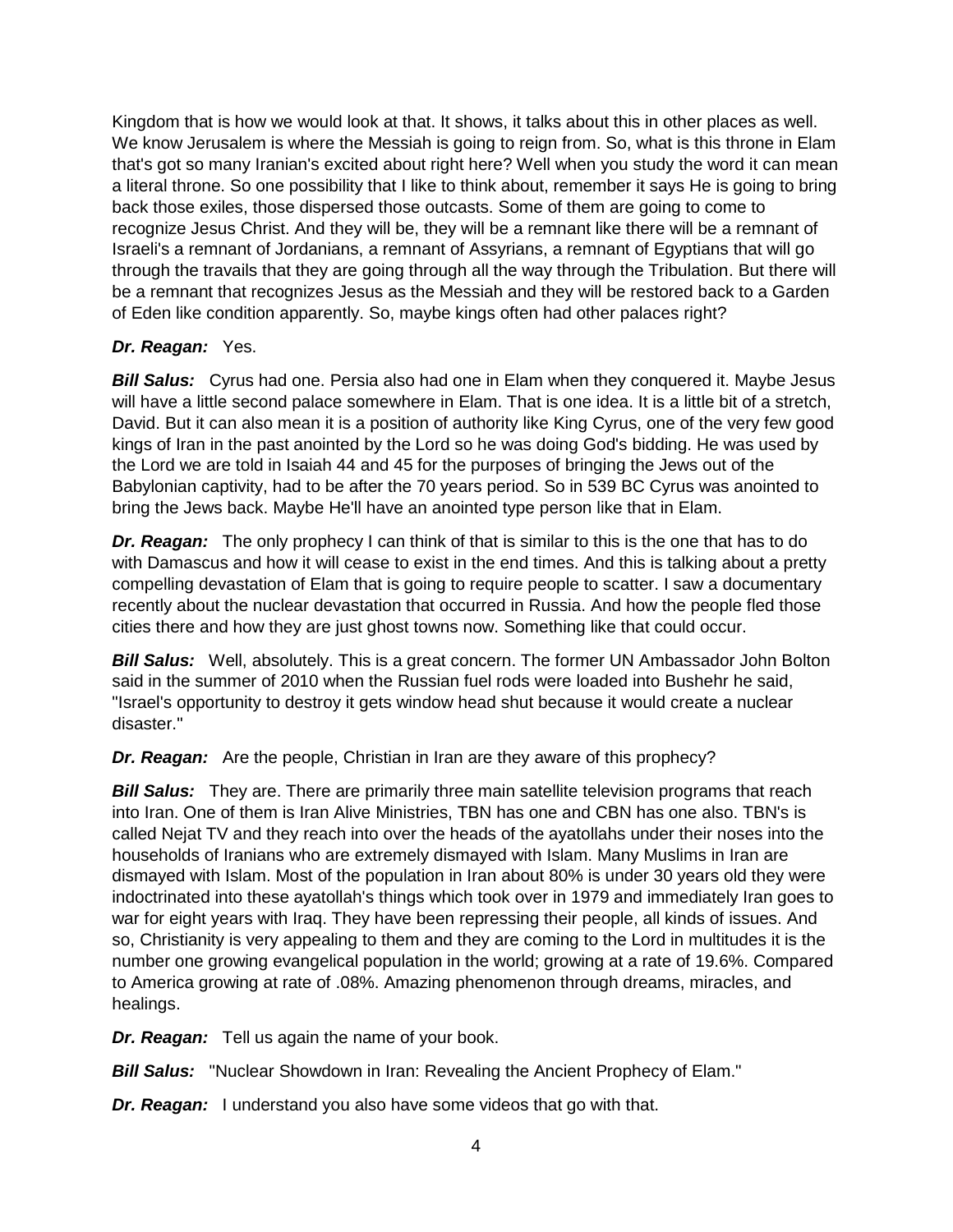*Bill Salus:* We have a DVD, a teaching DVD that goes with it that enhances the book, and complements it.

*Dr. Reagan:* Same title?

*Bill Salus:* Same title.

*Dr. Reagan:* And they can get those from your ministry or from amazon.com?

*Bill Salus:* Either place my ministry website is prophecydepot.com, prophecydepot like Home Depot .com, and amazon.com under "Nuclear Showdown in Iran: Revealing the Ancient Prophecy of Elam."

*Dr. Reagan:* Thank you Bill.

## **Part 2**

*Dr. Reagan:* For those of you who may have tuned in late I am presenting two interview I conducted recently with Bible prophecy experts. The interview you have just been watching was with Bill Salus the author of a fascinating new book called: "Nuclear Showdown in Iran." The second interview I am going to present is one I conducted with a wonderful man of God named August Rosado. August is a native of Massachusetts who now lives in Connecticut. His ministry is called Today in Bible Prophecy. August is a very articulate preacher and teacher who has an encyclopedic memory of Scripture. I talked with him about the importance of Bible prophecy both as a tool of evangelism and Christian discipleship. Here now is my discussion with him.

## **August Rosado Interview**

*Dr. Reagan:* August from a viewpoint of Bible prophecy what is the greatest burden on your heart today?

*August Rosado:* Dr. Reagan I would have to say the greatest burden that God has given me is to evangelize and proclaim the soon return of Jesus Christ. My wife and I travel all across these United States and it's great to give information about prophecy and what is going on in Israel, and the Middle East and around the world. But, the burden that the Lord has given me is to use Bible prophecy as a springboard for the preaching of the Gospel of Jesus Christ. You know we've been on the road for the last 3 1/2 months traveling the South and the Midwest. We've seen about 13 people come to faith in Jesus Christ as Lord and personal Savior, one of them being Jewish. And so this is the burden that the Lord has given me is to proclaim the good news of the Gospel of Jesus Christ. And that is what Bible prophecy is all about. The main verse for our ministry is in 2 Peter 1:19, and Peter says, "We have also a more sure word of prophecy where unto you do well to take heed. As unto a light that shineth in a dark place until the day dawns and the daystar rise in your hearts." Prophecy it's a light that shines in a very dark world. And Dr. Reagan we live in a very dark world.

# *Dr. Reagan:* Yes.

*August Rosado:* And so my burden is not only give information about what is going on around the world, but to use prophecy as a springboard for the preaching of the Gospel of Jesus Christ.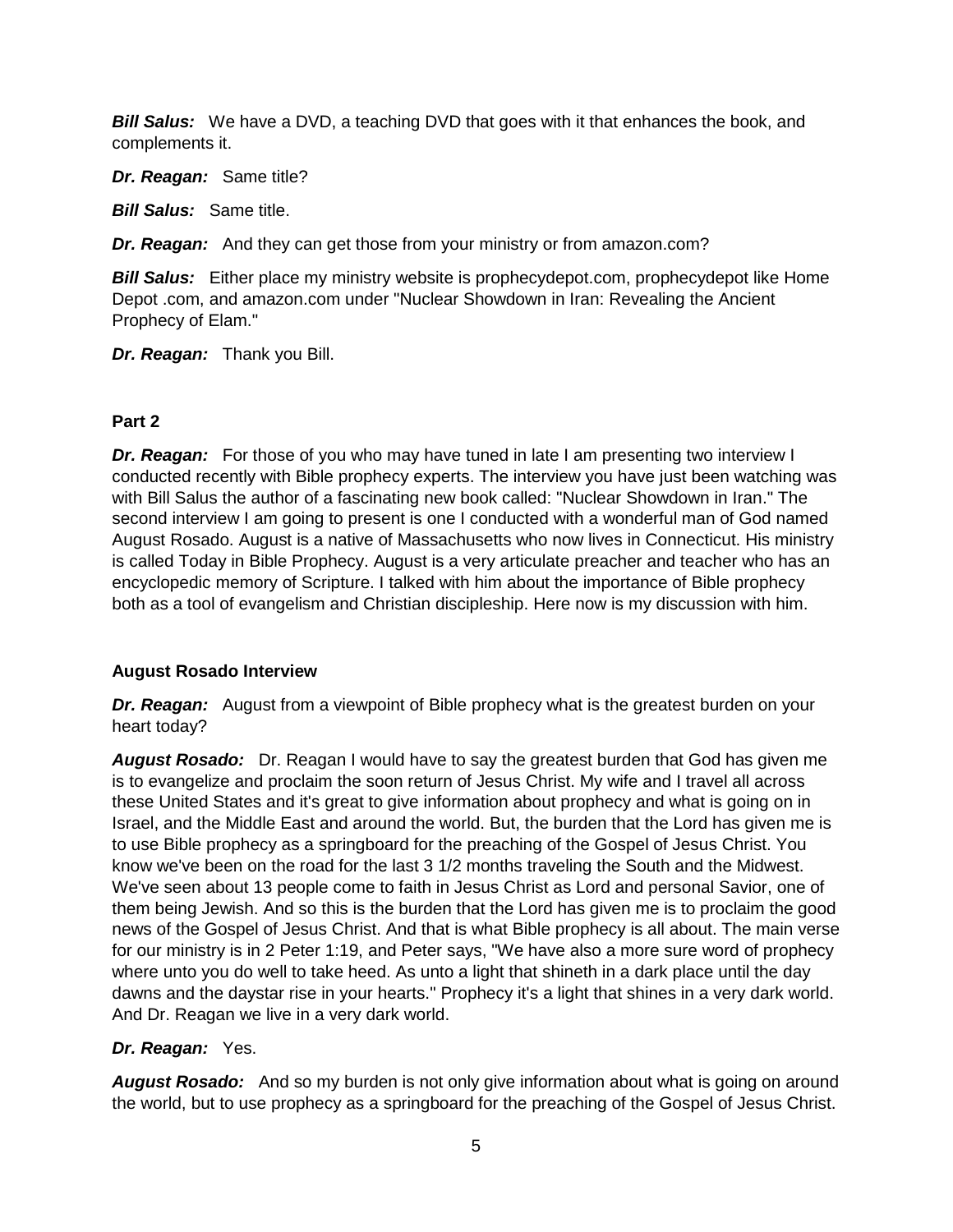*Dr. Reagan:* You know August I run across so many pastors who say to me that prophecy is just pie-in-the-sky, doesn't have any relevance to the here and now. I don't have time to talk about it. But the Bible reveals that Bible prophecy can be a great tool of evangelism. For example on the Day of Pentecost when Peter preached the very first Gospel sermon all he preached was prophecy. He gave the prophecy and said the Messiah fulfilled it. He gave the prophecy the Messiah fulfilled it. And yet it is so ignored. Here we are at the very point where Jesus is about to return and churches are ignoring Bible prophecy in mass.

*August Rosado:* Yes, and I have experience that myself at churches that I have called across the country. I would say to this pastor, "Hey I would love to come to your church and talk about Bible prophecy; the blessed hope of Titus 2:13." And I am just blown away by the response I get by these preachers. I have one preacher out of Rhode Island he told me this he said, "August I appreciate what you're doing but we can never have prophecy taught in this church." I was stumbling over words. And I said, "Well pastor--

*Dr. Reagan:* A third of God's Word.

*August Rosado:* A third of God's Word. I said, "Why not preacher?" He says, "It is just a confusion subject. We just can't have this type of topic in the church. You know we are confused on Pre-, Mid-, Post- and we just don't want our people being you know confused on the subject." And I looked at this preacher and I said, "Pastor, you are robbing your people of the doctrine of the blessed hope."

*Dr. Reagan:* Well he certainly is. And it is just so sad to see people ignoring it. You know Satan must be sitting on the sidelines just laughing about the fact that here is Jesus, it is like God is shouting from the heavens, "Jesus is coming soon."

*August Rosado:* And we see all the signs taking place that's signifying that Jesus Christ is coming soon. For example when John the Apostle on the Island of Patmos 2,000 years ago he says in Revelation 1:3, "Blessed is he who readeth and they that hear the words of this prophecy and keep those things that are written therein. He said for the time is at hand." So we see Dr. Reagan that the time is at hand. But churches by large are saying we don't want to bother with this stuff and we are not going to have prophecy teachers coming in and teaching this subject. I mean I am a Pan-Millennialist I just believe it's all going to pan out in the end. Dr. Reagan that doesn't sit well with me.

*Dr. Reagan:* Ah, it doesn't sit well with me either because to me that is an admission that I am too lazy to study it.

*August Rosado:* Exactly. Exactly. And again prophecy is a lamp that shineth in a dark place.

*Dr. Reagan:* Well what do you say to pastors who say to you, "Well you know people have been saying for 100 years that we are living in the season of the Lord's return? He may return any moment. What is different about today?

*August Rosado:* When again going back to Revelation 1:3 when John said, "The time is at hand." Oh, you Christians for 2,000 years have been saying the same exact thing, Jesus is coming back. He is coming back. And well where is Jesus? I don't see Him. Jesus where are you? I mean where is He? But you know something a lot of the denial about Jesus coming back is coming from those within the Church.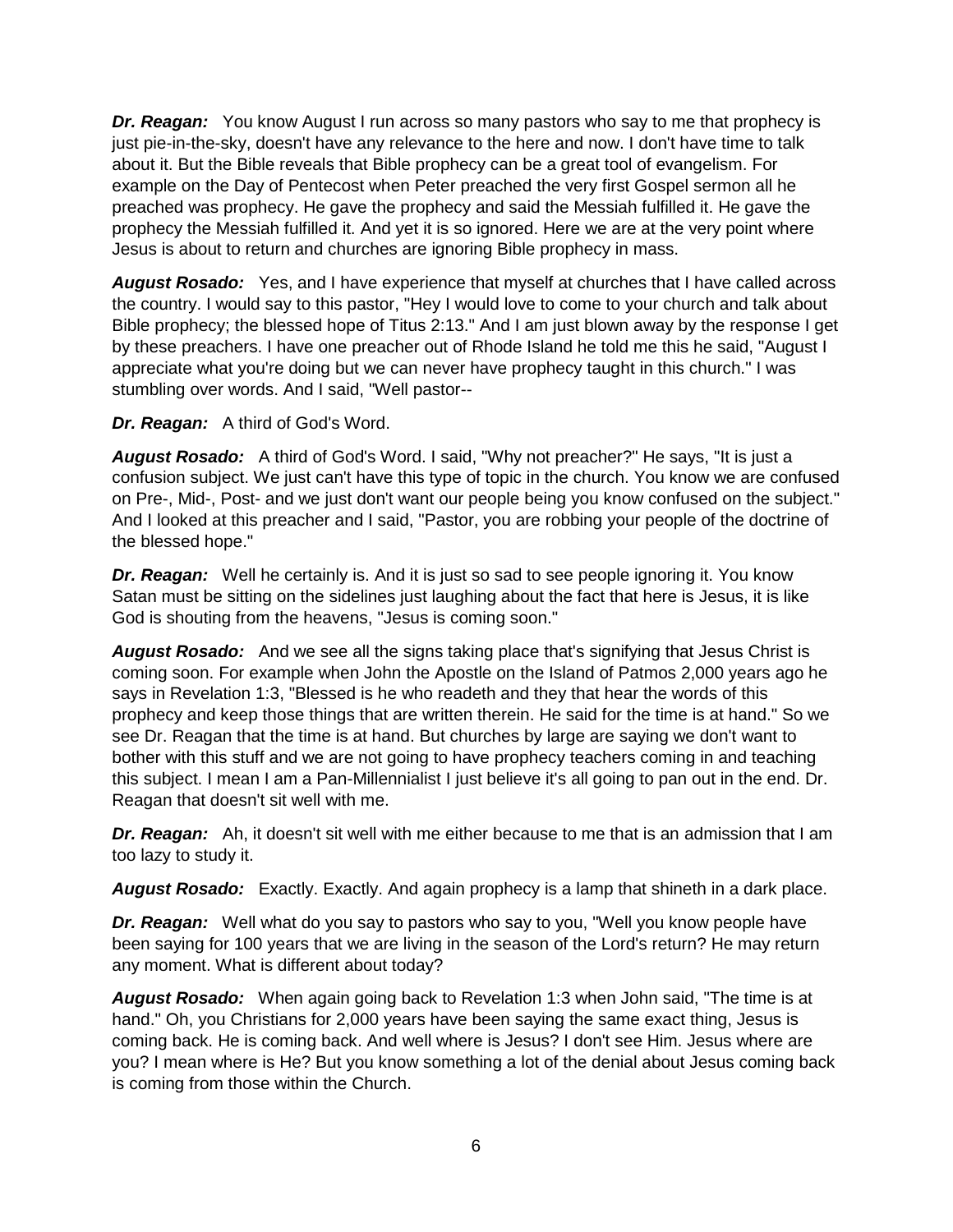*Dr. Reagan:* I know.

*August Rosado:* In 2 Peter 3:3-4.

*Dr. Reagan:* I was turning there.

*August Rosado:* Peter says that in the Last Days you would have these mockers, these scoffers.

*Dr. Reagan:* This is a fulfillment of prophecy. It shows we are living in the last days.

*August Rosado:* Exactly. Exactly.

*Dr. Reagan:* It all does. You keep on talking about the signs of the times of all the signs of the times that exist today what do you consider to be the most significant?

*August Rosado:* I would have to say the most significant and I know you hear this a lot is of course the rebirth of the State of Israel.

*Dr. Reagan:* Yeah.

*August Rosado:* That is one of the major signs that prophecy is being fulfilled.

*Dr. Reagan:* Well end time Bible prophecy focuses on Israel.

*August Rosado:* It focuses, Israel is the main piece of Bible prophecy. But again the Church is denying this and they are saying that God wants nothing to do with Israel anymore. He wants nothing to do with the Jews anymore. All the promises that God gave to the Jews are now null and void, they have been transferred over to the Church and so now Dr. Reagan we are the New Israel. Of course we call this Replacement Theology.

*Dr. Reagan:* Yeah, yeah, well you know August even if you didn't know anything about Bible prophecy or didn't believe it you would have to just stop and think, maybe something supernatural is going on. Because no people in all of history have been scattered all over the world, brought back and their state come back into existence when everybody in the world hates the Jews with a passion and wants to do everything to stop them.

*August Rosado:* You know when I read those prophecies I get goosebumps Dr. Reagan. You know when I read Isaiah chapter 66:7-8 God said to Isaiah, "Shall a nation be born in one day?" How many nations do you know that were born in just one day?

*Dr. Reagan:* And it says the birth pains are coming afterwards.

*August Rosado:* Exactly.

*Dr. Reagan:* And that's what happened. The birth pains are continuing to this day.

*August Rosado:* Even to this very day.

**Dr. Reagan:** I would also point to the fact that for the first time ever in all of history we are seeing a convergence of all the signs. I mean it is not just one sign or this sign the most important one is Israel but there is a convergence of all the signs.

*August Rosado:* A whole bunch of them.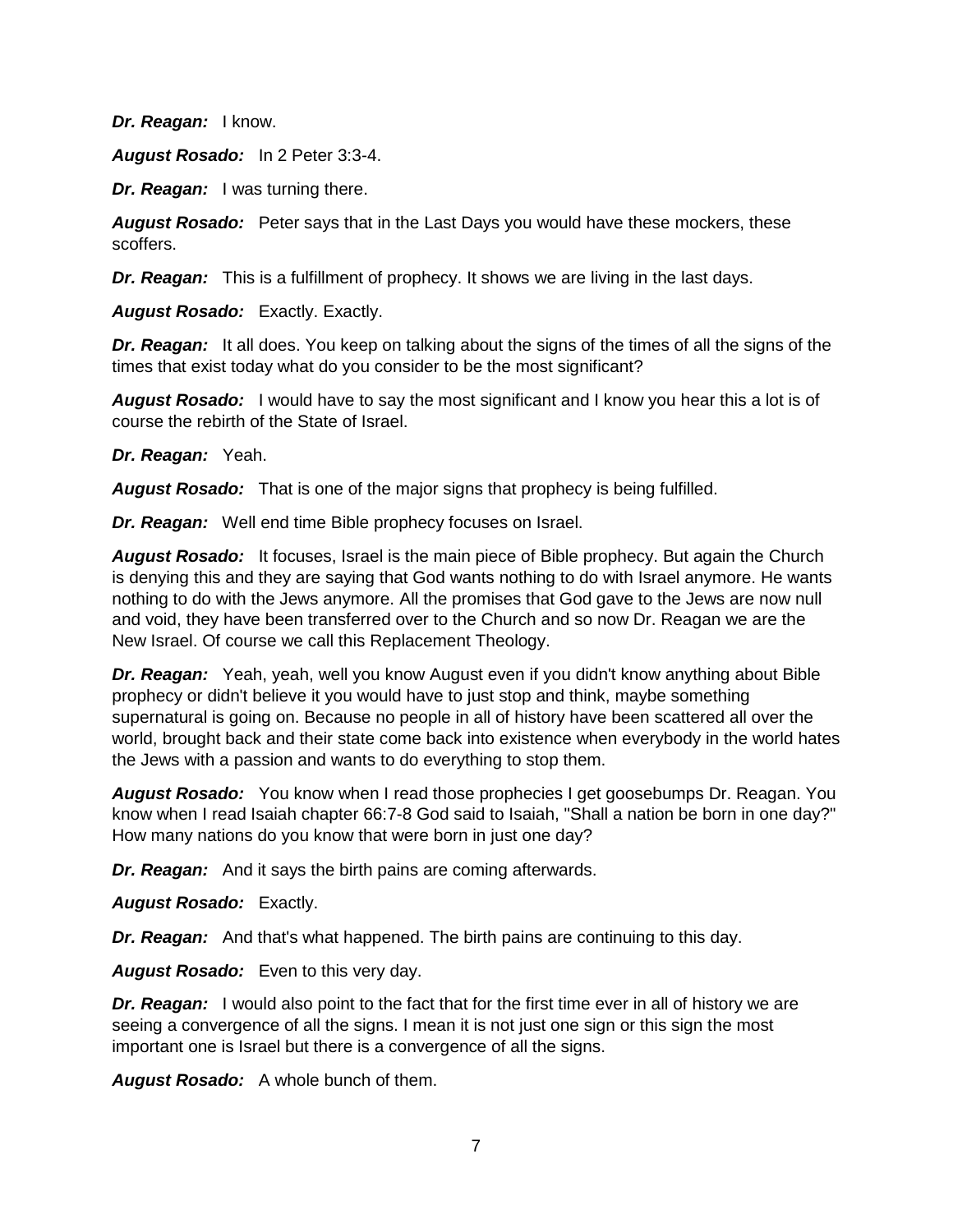*Dr. Reagan:* Like we've never seen before.

*August Rosado:* Yes, absolutely and we are seeing all these signs today. We are seeing prophecy being fulfilled right before our very eyes. I just can't understand how anybody can deny this. We are seeing Bible prophecy in the 21st Century fulfilled right before our very eyes. It is amazing. Absolutely amazing.

*Dr. Reagan:* Well I know this I know the people in the pews are interested in Bible prophecy. They are fascinated by it. They want to know what is going to happen. The problem we are running into is the pastors.

#### *August Rosado:* Yes.

*Dr. Reagan:* That is the roadblock. And I'll give you a great example of it each year one of our colleagues Al Gist of Maranatha Ministries holds a conference, a large conference and for many years it was held in Broussard which is a suburb of Lafayette. The first time he ever had Tim LaHaye come to be one of the speakers at that conference he called every large church in that area and said, "How would like to have Tim LaHaye free of charge to speak on Sunday morning?" And they said, "We are not interested." Tim LaHaye.

*August Rosado:* Free of charge. Not interested.

*Dr. Reagan:* Not interested. That is a tragedy, it is a tragedy.

*August Rosado:* Yes it is. Yes.

*Dr. Reagan:* To think they have no interest in their people hearing anything about the coming of the Lord.

*August Rosado:* Again Dr. Reagan what does that tell you? I mean we just see this trend, a dangerous trend going on in the Church right now. Where preachers are not interested in a doctrine that permeates a third of the Word of God.

*Dr. Reagan:* Yeah.

*August Rosado:* That is a shame.

*Dr. Reagan:* If you give a conference on church growth they are all there.

*August Rosado:* Church growth. Church business.

*Dr. Reagan:* If you want to see a church grow preach Bible prophecy.

*August Rosado:* Yes, there you go. There you go. And again is just goes back to that pastor telling me we will never, ever have prophecy taught in this church I don't want to confuse my people. No, you are robbing them of the doctrine of the blessed hope.

*Dr. Reagan:* How did you get interested in Bible prophecy?

*August Rosado:* It was back in 1988 when I got saved April 22nd, 1988, 10:49 AM on a Thursday morning. Dr. Reagan I remember it like it was just yesterday.

*Dr. Reagan:* Well it sounds like it.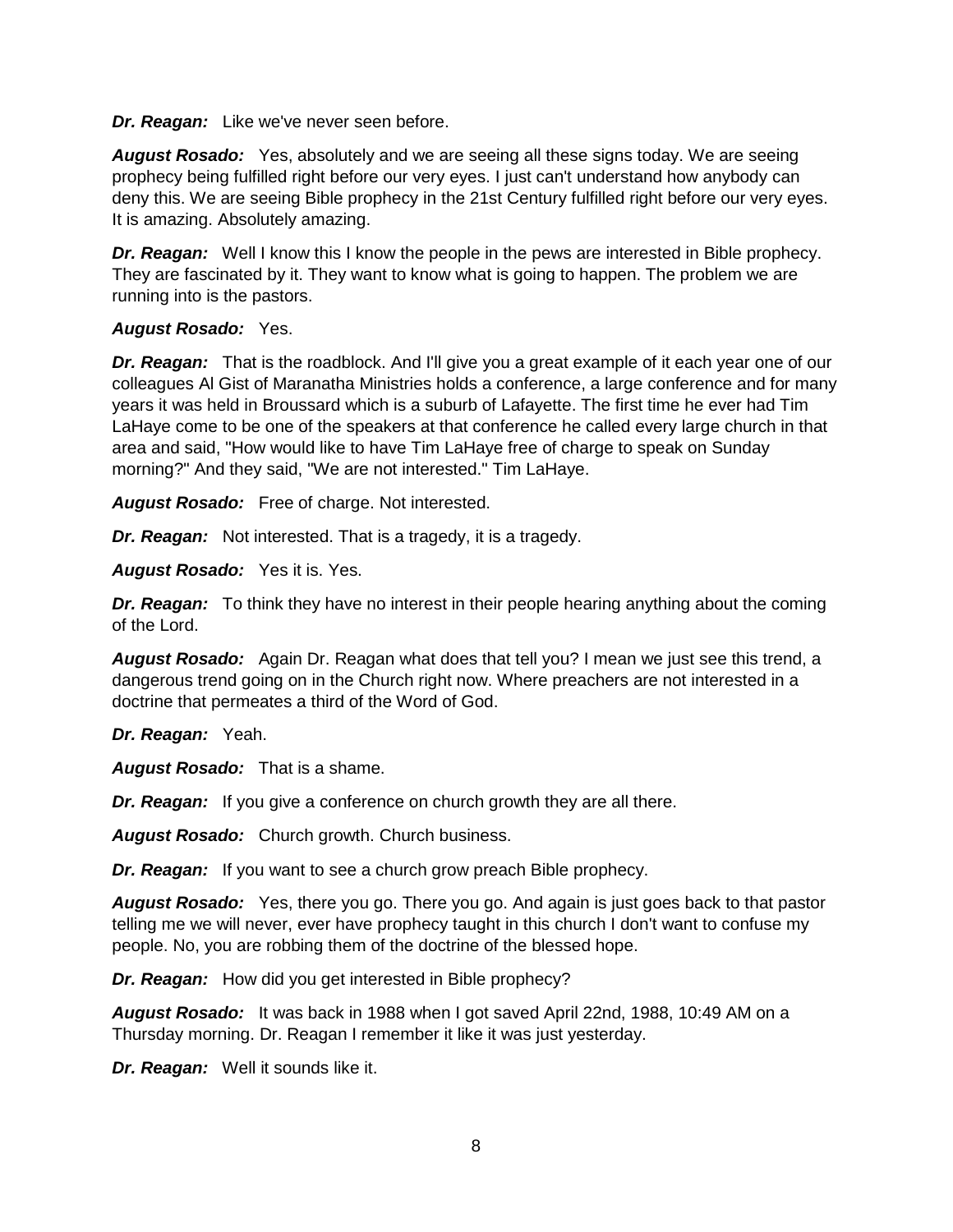*August Rosado:* And a Baptist preacher came to my house and won my wife to the Lord. And then he said, "August we are going to go a synagogue on Saturday." And I said, "Well, why are we going to go a synagogue?" He said, "We are going and try to reach out to the Jewish people." And I said, "Why?" He said, "Well, August number one Jesus Christ, Yeshua was a Jew." "I thought He was a Baptist. I thought he was a Baptist." "No, no, August he was a Jew. And the Jews are God's chosen people. And we are going to go there and we are going to try to reach out to the Jewish people." He took me to that synagogue on the Shabbat the Sabbath and God spoke to me right there. And the pastor told me right there when we were in that synagogue, he said, "August, don't let anybody tell you different the Jews are a fulfillment of Bible prophecy." And right there God just clicked something right in me. And I started to just study Bible prophecy. I am just a student, Brother. I have been studying prophecy for 26 1/2 years and I am still learning something new every single day.

#### *Dr. Reagan:* Oh, yes. Oh, yes.

*August Rosado:* But I am just so addicted to the study of Bible prophecy. Every time I study Bible prophecy I just want to practice my route to take off I get so excited about the subject.

**Dr. Reagan:** That story you just told me you must have a broken heart over the way in which the vast majority of Christendom today argues that God has washed His hands of the Jewish people and has no purpose left for them.

*August Rosado:* Wants nothing to do with the Jews anymore. And we call this heretical, anti-Semitic doctrine Replacement Theology. And a lot of Bible seminaries, a lot of churches are teaching this heretical doctrine. If you believe in Replacement Theology my advice to you is to rip out Romans chapters 9, 10, and 11 out of your Bible.

#### *Dr. Reagan:* You have to.

*August Rosado:* Because as long as those chapters are in there Paul refutes that blasphemous doctrine.

*Dr. Reagan:* He says very clearly in fact that God has a purpose for the Jews. And He has a future for the Jewish people. And we know that from what Bible prophecy tells us.

*August Rosado:* Not only does He have a future for Israel but He has a future for the Church. And I always say this when I preach at churches all across the country, Dr. Reagan, if God can break His promises to Israel, well guess what you don't have a leg to stand on either. If God can break His promises to the Jews then that means He can break His promises to me.

*Dr. Reagan:* That is a wonderful point. I mean if He didn't mean what He said when He made those promises to the Jewish people, then how do we know that He means what He says when He promises the Rapture of the Church, or that we are going to reign with Him for 1,000 years on this earth?

*August Rosado:* Amen. And I take the Bible as you say Dr. Reagan for its plain sense, literal meaning. And if the plain sense makes sense, don't look for any other sense or you will end up with nonsense. And there is a lot of nonsense being propagated in the Church today especially when it comes to Bible prophecy. Just take God at His word. Take Him at His promises. All God's promises are yea and that sits well with me.